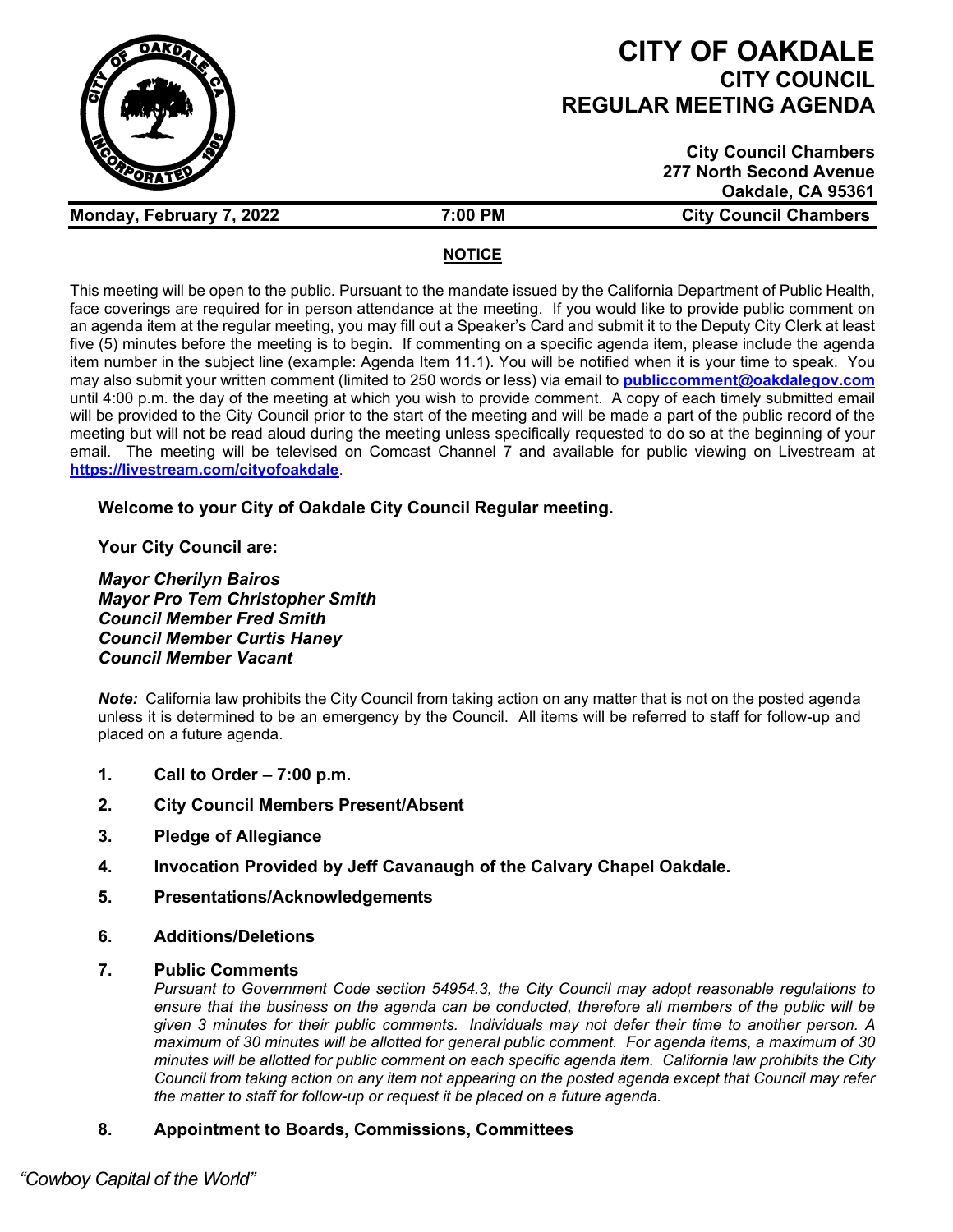

#### **Next City Council Resolution: 2022-208 Next Ordinance: 1279**

## **9. City Council Consent Agenda**

The consent agenda is comprised of Items 9.1 through 9.3. Unless there is discussion by a member of the audience/Council they may be approved in one motion.

- 9.1: Approve the Regular City Council Meeting Minutes of January 18, 2022.
- 9.2: Receive and file the Warrant List for the period January 8, 2022 through January 28, 2022.
- 9.3: Waive all readings of Ordinances and Resolutions, except by Title.

#### **10. Public Hearings**

#### **11. Staff Reports**

11.1: Consider a Resolution accepting the Slurry Seal Area 3 Project and authorizing the Filing of a Notice of Completion.

Recommended Action: Adopt Resolution 2022-\_\_, a Resolution of the City of Oakdale City Council accepting the Slurry Seal Area 3 Project and authorizing the Filing of a Notice of Completion.

11.2: Consider a Resolution accepting the Wood Basin Area Storm Drain Improvements Project and authorizing the filing of a Notice of Completion.

Recommended Action: Adopt Resolution 2022-\_\_, a Resolution of the City of Oakdale City Council accepting the Wood Basin Area Storm Drain Improvements Project and authorizing the filing of a Notice of Completion.

11.3: Consider a Resolution accepting the G Street Bike and Pedestrian Corridor Improvements Project in the amount of \$1,333,037.90 and authorizing the filing of a Notice of Completion.

Recommended Action: Adopt Resolution 2022-\_\_, a Resolution of the City of Oakdale City Council accepting the G Street Bike and Pedestrian Corridor Improvements Project in the amount of \$1,333,037.90 and authorizing the filing of a Notice of Completion.

- **12. City Manager's Report**
- **13. City Council Items**
- **14. Adjournment**

## **The next Regular meeting of the Oakdale City Council will be held Tuesday, February 22, 2022 at 7:00 p.m. in the City Council Chambers.**

*In compliance with the Americans with Disabilities Act, if you need special assistance to participate in this meeting, please contact City Hall, 209-845-3571. Notification 48 hours prior to the meeting will enable the City to make reasonable arrangements to ensure accessibility to this meeting. (28CFR 35.102-35.104 ADA Title II).*